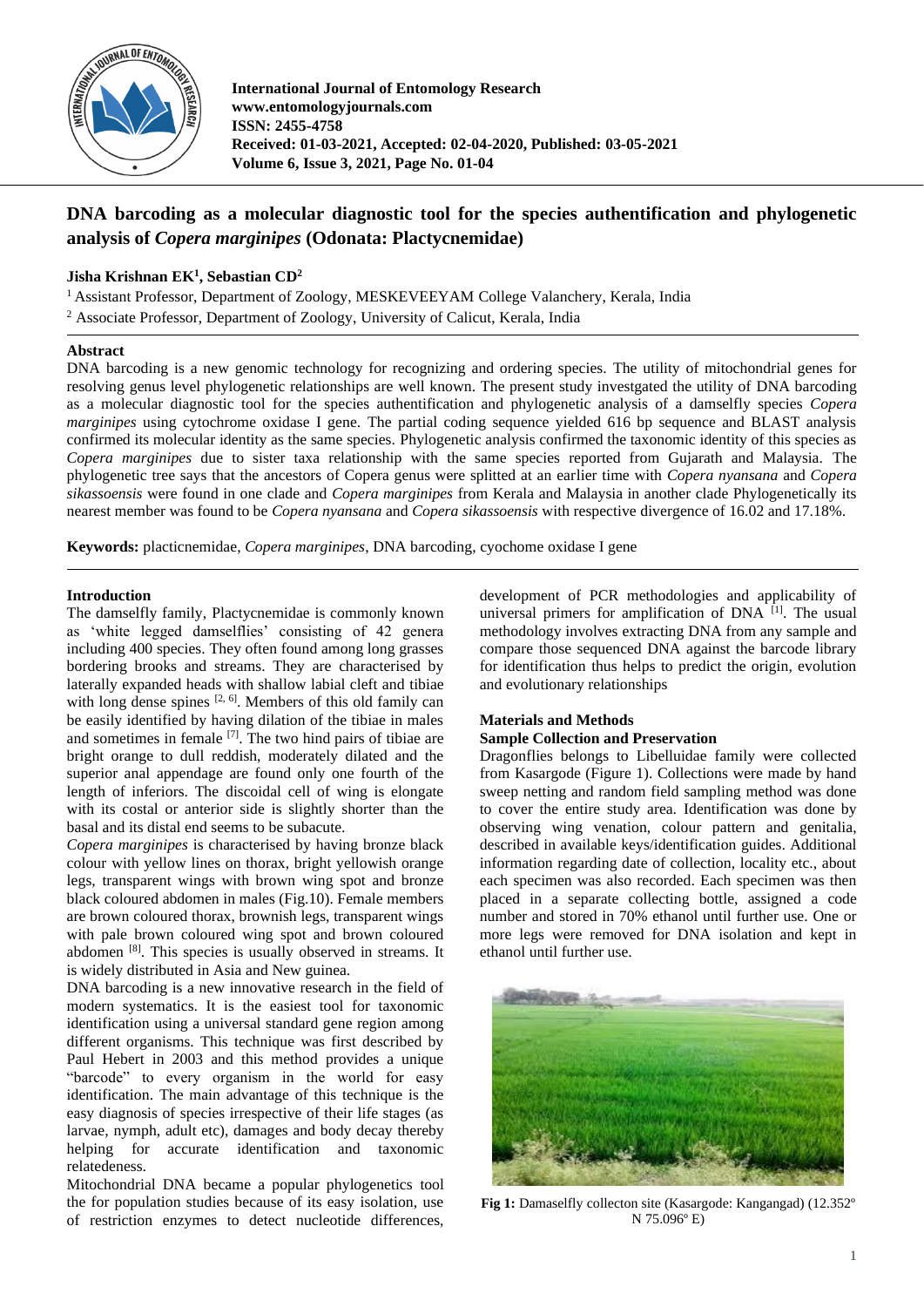#### **DNA extraction, amplification and sequencing**

DNA from selected damselfly was extracted from leg using 'Origin DNA Extraction kit'. The obtained DNA was confirmed using 1% agarose gel. About 2ng of DNA was PCR amplified for mitochondrial cytochrome oxidase subunit I (COI) gene using forward primer (5'-TTTTCTACTAACCACAA –3')and reverse primer (5' TTTTCCTCTTTCTTGGG') in Takara PCR thermocycler. The thermo cycler conditions were slightly modified as follows; 1 initial cycle of 5 minute at 95 °C followed by 30 cycles of 95 °C for 10 seconds and 50 °C for 1 minute, 72 °C for 45 seconds. This is followed by a final step of 72 °C for 3 minutes. The obtained PCR product was checked using 2% agarose gel electrophoresis and were sequenced with both the forward and reverse primers using an automated sequencer ABI 3730XL Sangers method. Phylogenetic analysis done by MEGA software [9].

# **Data Analysis**

Mitochondrial COI sequence data for the selected dragonflies was sequenced and submitted in GenBank. The aligned sequences were used for species identification using BLAST. The sequences from GenBank were retrieved and sequences of each species generated from this study were compared and aligned using clustal w.

## **Result & Discussion**

The partial coding sequence of mitochondrial COI gene of *Copera marginipes* collected from Kasaragod (12.5000° N 75.000° E) district yielded a product having 616bp and translated sequence of 205bp. The DNA sequence interpret, representative molecular barcode, conceptual translation product, nucleotide BLAST, peptide BLAST, line diagram and molecular phylogenetic tree were depicted. The sequence was deposited in nucleic acid databases for public accession having NCBI GenBank Accession No. KR149804 and Barcode of Life Data System BIN Cluster ID – BOLD: ABA1480 with Specimen ID – GBMH0650-15.



**Fig 2:** *Copera marginipes*

The COI sequence of *Copera marginipes* showed bias to nucleotide AT, with following composition of nucleotides T  $=$  3 4.6%, C = 15.8%, A = 31.4% and G = 18.3% (Table 1). This high AT content of 66.0% over 34.1% of GC is mainly due to the mutational pressure on a single nucleotide substitution during the evolutionary period of time. The BLAST analysis showed that this species is 100% sequence similar to the same species reported from Netherland (KF369351).

**Table 1:** Percentage of evolutionary divergence of *Copera marginipes* with its closely related species accessible from NCBI GenBank

| <b>Sl. No.</b> | <b>Accession No</b> | Organism                         | Percentage of divergence |
|----------------|---------------------|----------------------------------|--------------------------|
|                | KR149804            | Copera marginipes (Kerala)       |                          |
| $\mathfrak{D}$ | KF369351            | Copera marginipes (Netherland)   | 0.00                     |
| 3              | KF369352            | Copera nyansana (Netherland)     | 16.02                    |
| $\overline{4}$ | KF369353            | Copera sikassoensis (Netherland) | 17.18                    |
|                | KT879906            | Elattoneura vittata              | 16.02                    |
| 6              | KX890965            | Ophiogomphus smithi              | 18.15                    |
| ┑              | KX890938            | Ophiogomphus smithi              | 18.15                    |
|                | KX890940            | Ophiogomphus westfalli           | 18.74                    |

The evolutionary history was inferred using the Neighbour-Joining method and the evolutionary history of the taxa was analyzed. The analysis involved 8 nucleotide sequences and the codon positions included were 1st+2nd+3rd+Noncoding. There were a total of 602 positions in the final dataset after eliminating all positions containing gaps and missing data. The phylogentic tree confirmed the taxonomic identity of this species as *Copera marginipes* due to sister taxa relationship with the same species. Phylogenetically this clade is sister to the clade possessing *Copera nyansana* and *Copera silikkassoenis* indicating genus level taxonomy and monophyletic origin (Fig:3). The percentage of divergence table plotted by Maximum Composite Likelihood model confirmed the above statement. The nucleotide sequence showed respective divergence of 16.02-17.18% with *Copera*  *nyansana* and *Copera sikassoensis* (Table 2). The sequence has also submitted for BOLD system, another database to confirm the species authenticity. The analysis showed 99.82-100% sequence similarity to out of 15 different similar matches already reported in BOLD system. The line diagram of this species for the confirmation of above statement is shown in figure: 10f. The close matching BIN of the species was found to be 3% and its average and maximum distance was respectively as 0.88% and 2.5% (BOLD: ABA1480). The average and maximum nucleotide distance to the nearest member was found to be 0.43% (pdistance) and 1.61% (p-distance) respectively (BOLD: ADC5413). The 100% similar species was found to be reported from Gujarat and Malaysia having accession numbers (BOLD: ABA1480 and KF369351).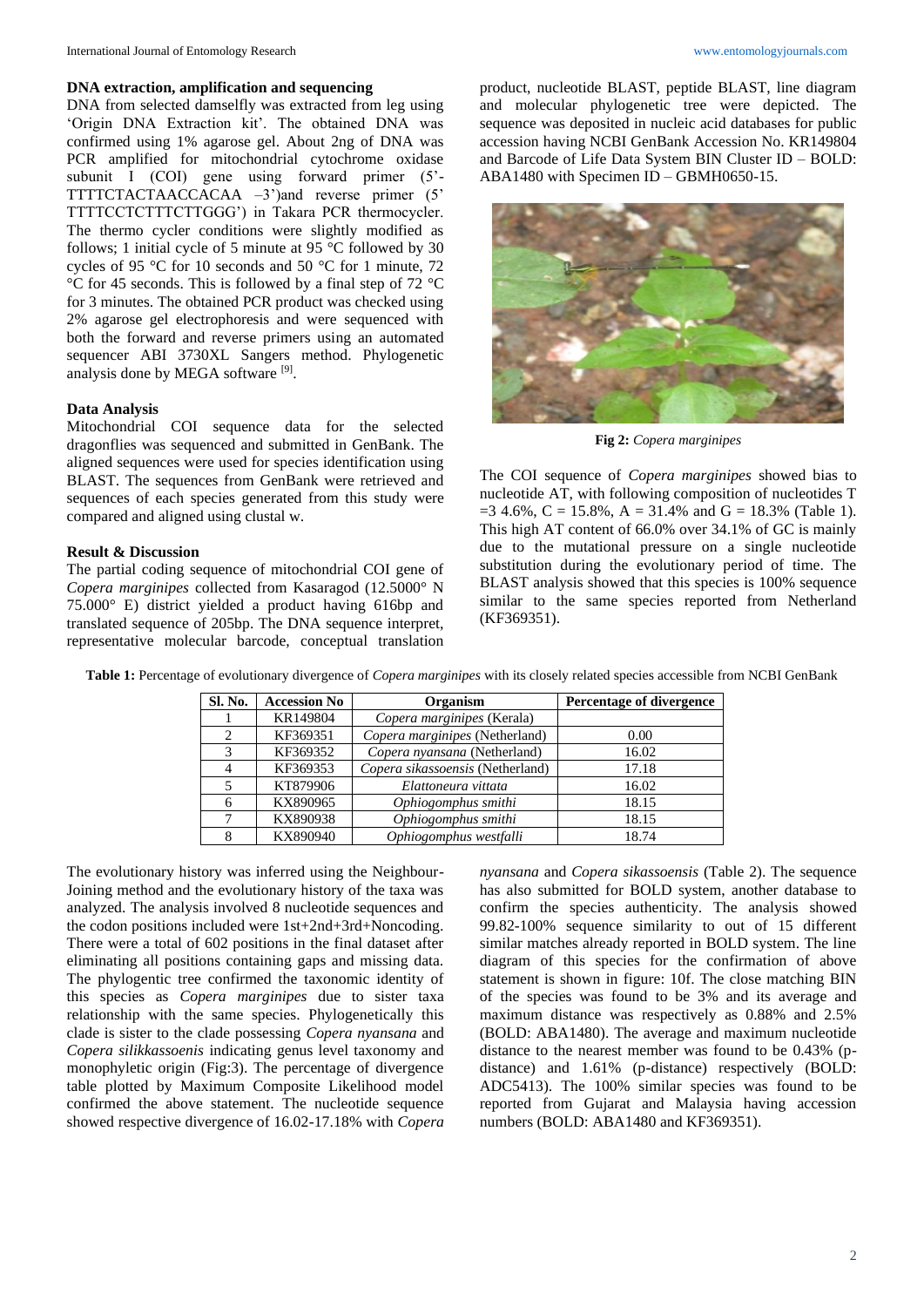

**Fig 3:** The molecular phylogenetic tree of *Copera marginipes* inferred by NJ tree method

| Table 2: The Nucleotide substitution table of Copera marginipes |  |
|-----------------------------------------------------------------|--|
|-----------------------------------------------------------------|--|

| <b>Domain: Data</b>                   |  | T(U)E C | G |  |  |  |  |  | $[T-1]C-1 A-1 G-1 T-2 C-2 A-2 G-2 T-3 C-3 A-3 G-3 $                                                  |  |
|---------------------------------------|--|---------|---|--|--|--|--|--|------------------------------------------------------------------------------------------------------|--|
| KR149804.1 Copera marginipes (KERALA) |  |         |   |  |  |  |  |  | $\frac{1}{34.6}$ 15.8 31.4 18.1 24 15.9 28.4 31.8 43 27.0 13.5 16.5 37 4.5 52.5 6.0                  |  |
| KF369351.1 Copera marginipes          |  |         |   |  |  |  |  |  | $\frac{1}{34.6}$ 15.8 31.4 18.1 24 15.9 28.4 31.8 43 27.0 13.5 16.5 37 4.5 52.5 6.0                  |  |
| KT879906.1 Elattoneura vittata        |  |         |   |  |  |  |  |  | 35.1  15.6   31.9   17.3   25   12.9   29.9   31.8   43   27.0   13.0   17.0   37   7.0   53.0   3.0 |  |
| KF369352.1 Copera nyansana            |  |         |   |  |  |  |  |  | 34.8 16.3 30.3 18.6 23 15.4 28.9 32.3 43 27.0 13.0 17.0 38 6.5 49.0 6.5                              |  |
| KF369353.1 Copera sikassoensis        |  |         |   |  |  |  |  |  | 34.4 16.3 31.1 18.1 25 14.4 28.4 32.3 43 27.0 13.0 17.0 36 7.5 52.0 5.0                              |  |
| Avg.                                  |  |         |   |  |  |  |  |  | 34.8 16.2 31.4 17.6 24 15.2 28.8 32.2 43 27.2 13.3 16.5 38 6.3 52.1 4.1                              |  |

#### **Conclusion**

*Copera marginipes* is popularly known as 'Yellow bush dart'. The highest diversity of this species has been reported from tropical Asia, Southeastern Asia and New Guinea (Lim *et al*., 2013). Morphological identification of the species was done using taxonomic key (Emiliyamma *et al*., 2005) and with online photographs. The wing venation and other morphological characters of this species clearly described that it is a Plactinimidinae member having the unique features of *Copera marginipes*. Morphological features confirmed a monophyletic assemblage to all Platicnemidae members due to its characteristic feather like tibiae [3] . Most of the male members of this family are having white, yellow, orange, red, blue or black tibiae. Molecular identification and phylogenetic status of this species clearly states that the conserved sequence of cytochrome oxidase I gene doesn't have major evolutionary change as time progresses. Those species reported from Gujarat and Malaysia are 100% sequence similar indicating no means of sympatric speciation. The phylogenetic tree says that the ancestors of Copera genus were splitted at an earlier time with *Copera nyansana* and *Copera sikassoensis* were found in one clade as sister taxa and *Copera marginipes* from Kerala and Malaysia were found in another clade as sister taxa. Phylogenetically its nearest member was found to be *Copera nyansana* and *Copera sikassoensis* with respective divergence of 16.02 and 17.18%. The above result is confirmed by the previous works done by [5] . *Copera marginipes* was found to be evolved for the first time followed by *Copera sikassoensis* and *Copera nyansana*.

Thus the result confirmed that all the genera have splitted from one clade indicating monophyletic origin. Most of the morphological unique features indicated phylogeny shown that this genus has been originated in Eastern Asia (Indonesia to Japan) and it is strictly a Palaearctic representative  $[3]$ . Thus both morphology and molecular analysis provided a unique result and its molecular taxonomic id can be used to easily spot the species and also to infer evolutionary relationships.

## **Acknowledgments**

The financial assistance from Kerala State Council for Science Technology and Environment, Thiruvananthapuram under Science Research Scheme is gratefully acknowledged.

#### **References**

- 1. Brown WM, Prager EM, Wang A, Wilson AC. Mitochondrial DNA sequences of primates: Tempo and mode of evolution. Journal of Molecular Evolution,1982;18:225-239.
- 2. Carle FL, Kjer KM, May ML. Evolution of Odonata, with special reference to Coenagrionoidea (Zygoptera). Arthropod Systematics and Phylogeny,2008;66:37-44.
- 3. Dijkstra KDB, Kalkman VJ, Dow RA, Stokvis FR, Van Tol J. Redefining the damselfly families: a comprehensive molecular phylogeny of Zygoptera (Odonata). Systematic Entomology,2014;39(1):68-96.
- 4. Emiliyamma KG, Radhakrishnan C, Palot MJ. Pictorial handbook on common dragonflies and damselflies of Kerala. Zoological Survey of India, New Delhi, India,